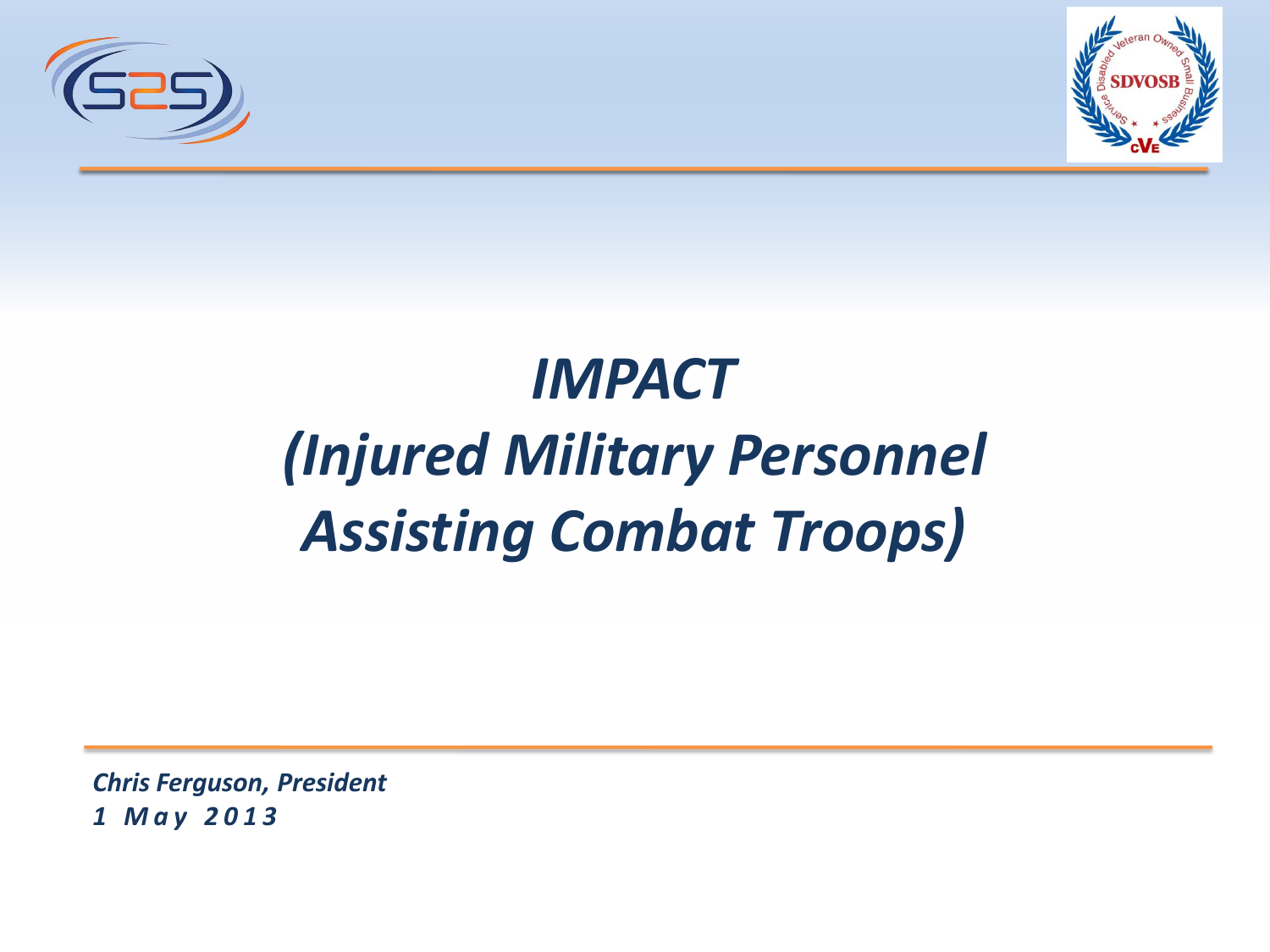





- What is IMPACT?
- Development Timeline
- Native apps for handheld
- Video Work
- Road Show
- What's Next?
- Close

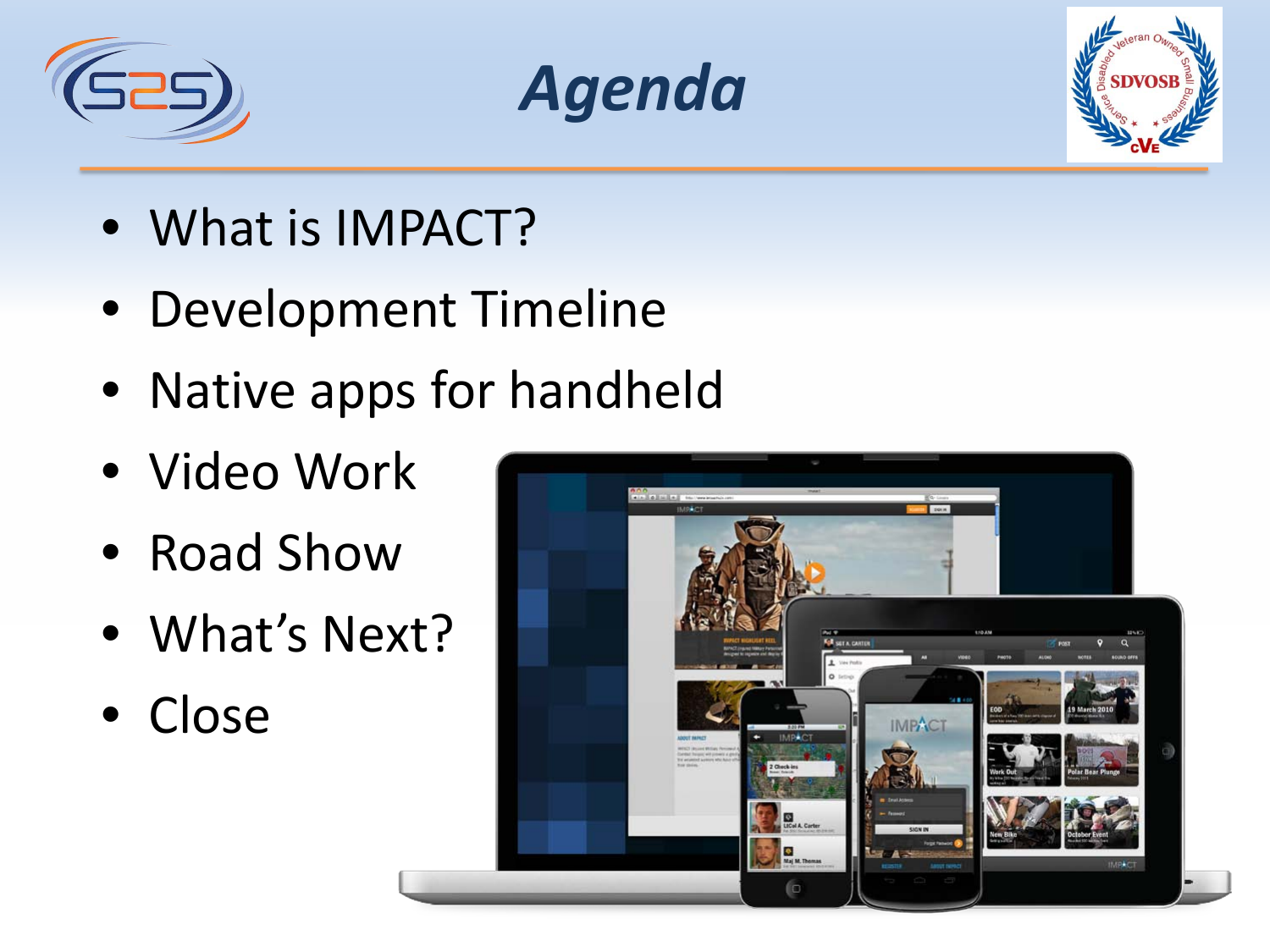



- What: A password protected multi-platform network for CIED professionals that enables sharing/collaboration on lessons learned and training.
	- Admin generated content
		- IMPACT Videos
		- News Articles
		- Community Events
		- Stories for and about Wounded Warriors
	- Crowd sourced content
- Who: CIED Professionals
	- Currently limited to US military personnel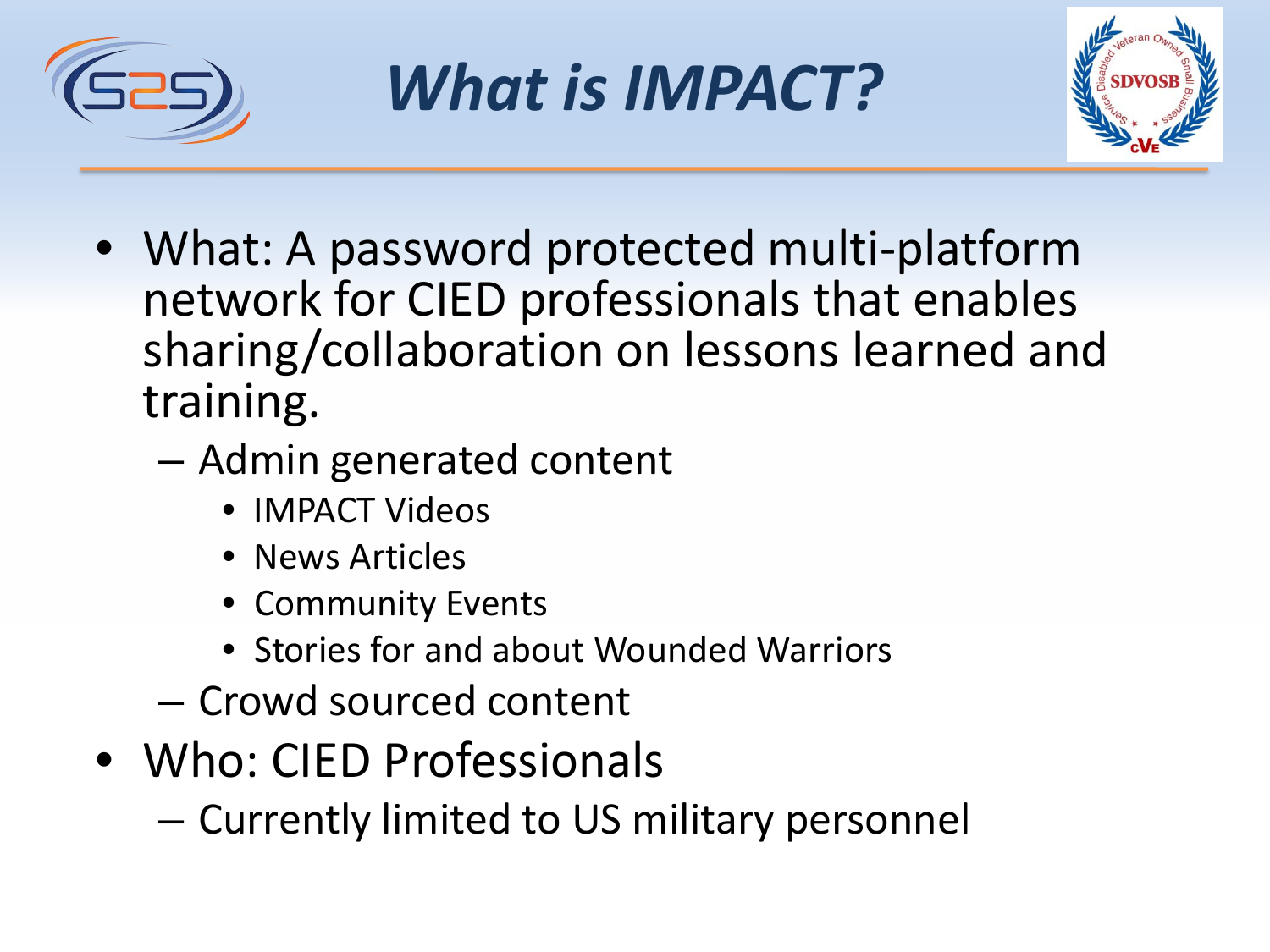



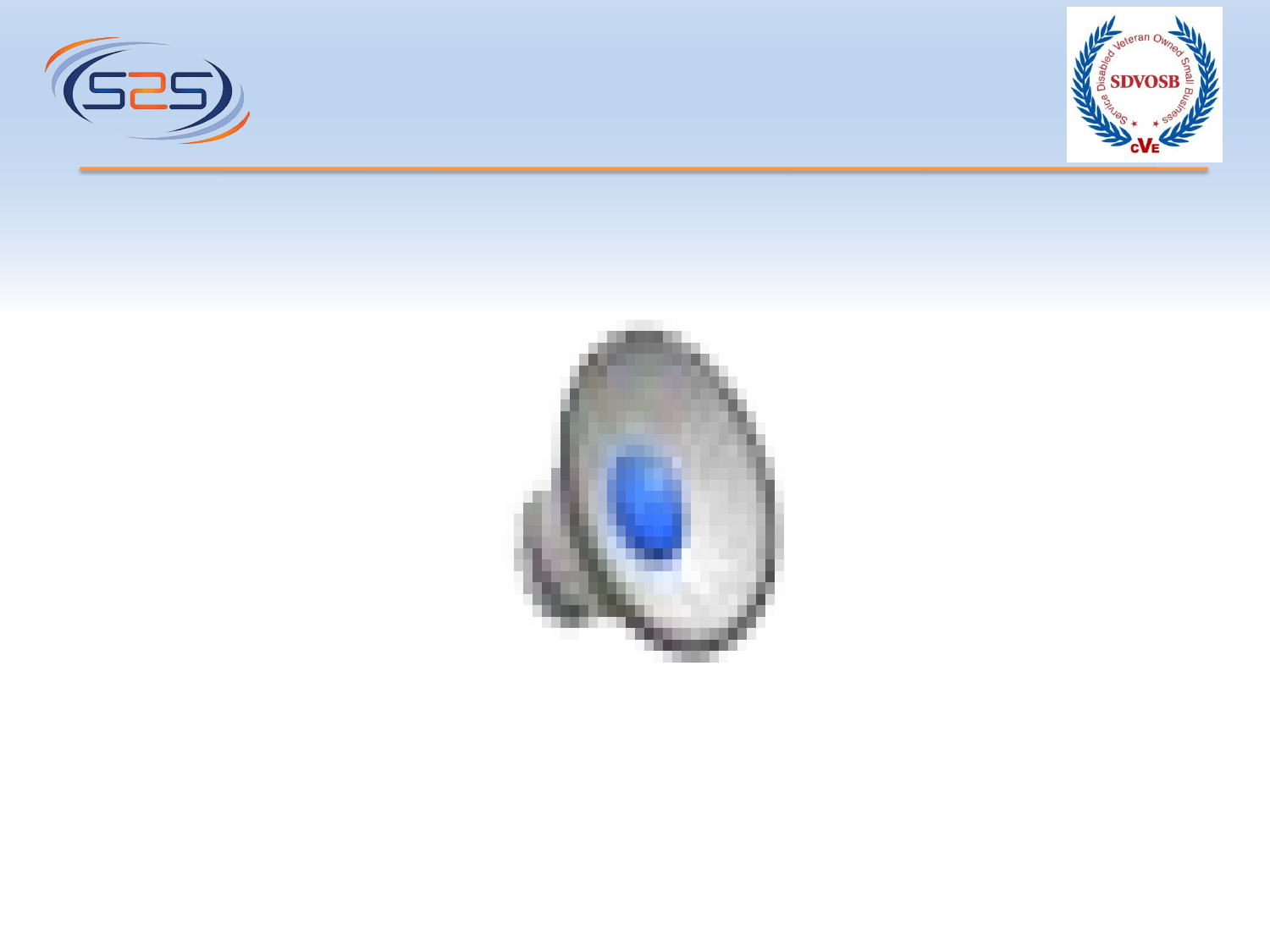

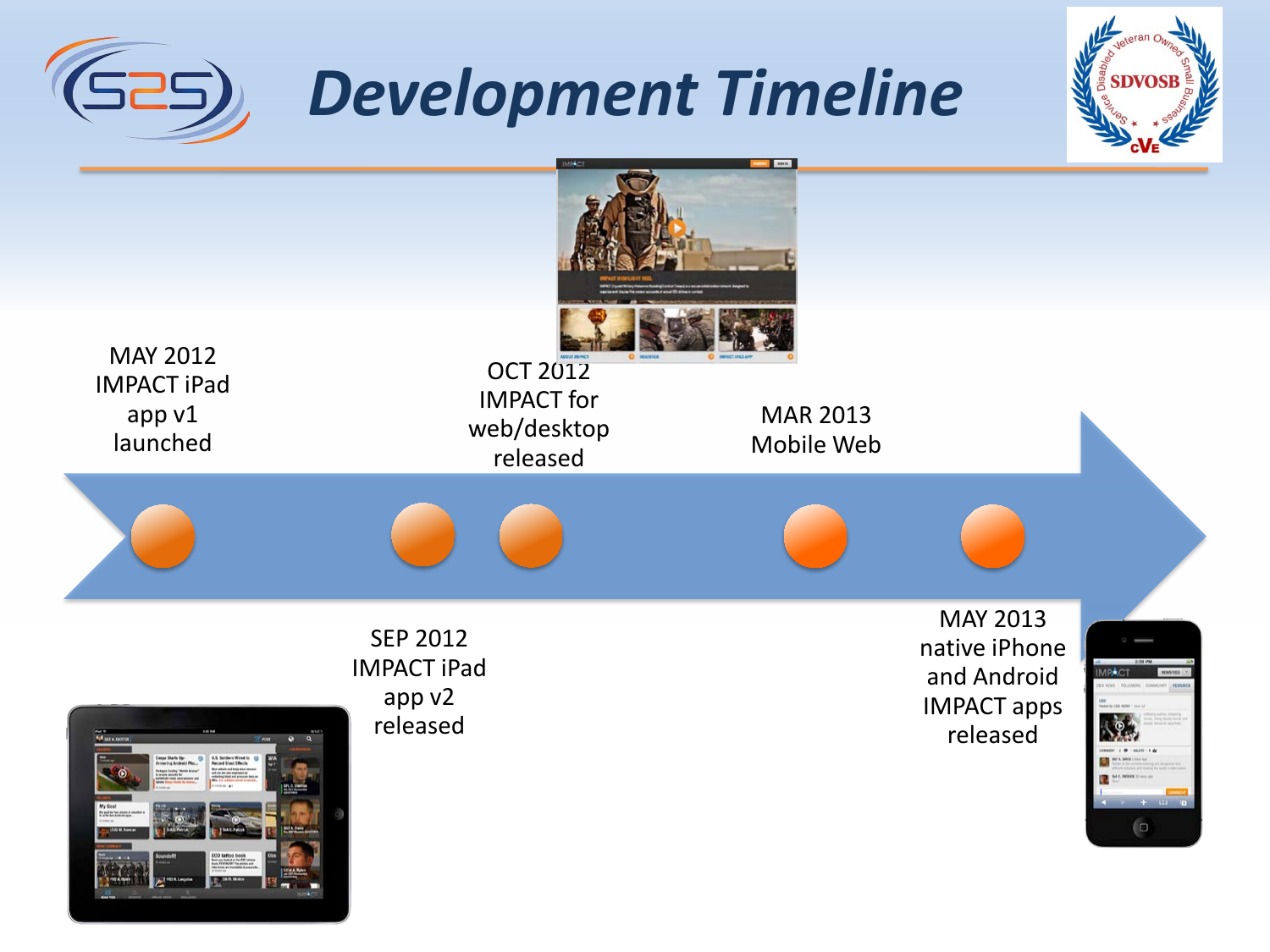

# *Native Apps for Handheld*



- Just-in-time accessibility
- Push notifications
- Geolocation
- Content creation and immediate sharing

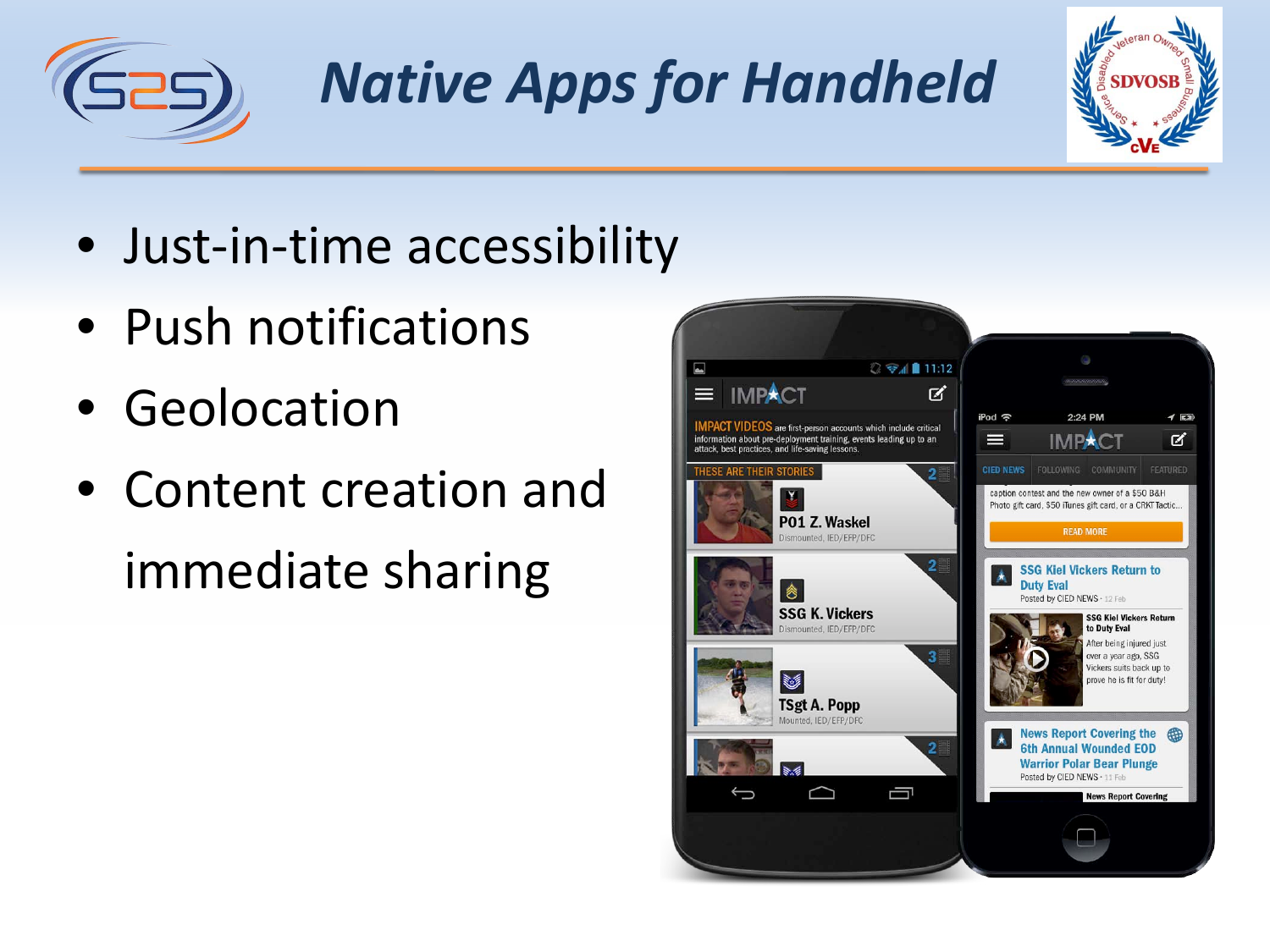

# *IMPACT Videos*



### • Format

- Incident Videos (42 published)
- Observation Videos
- Expansion of Interviewee Perspective
	- 1st person Wounded Warrior
	- $-1$ <sup>st</sup> person onsite team member
	- Invisible wound injuries
	- Ground breaking Operational experiences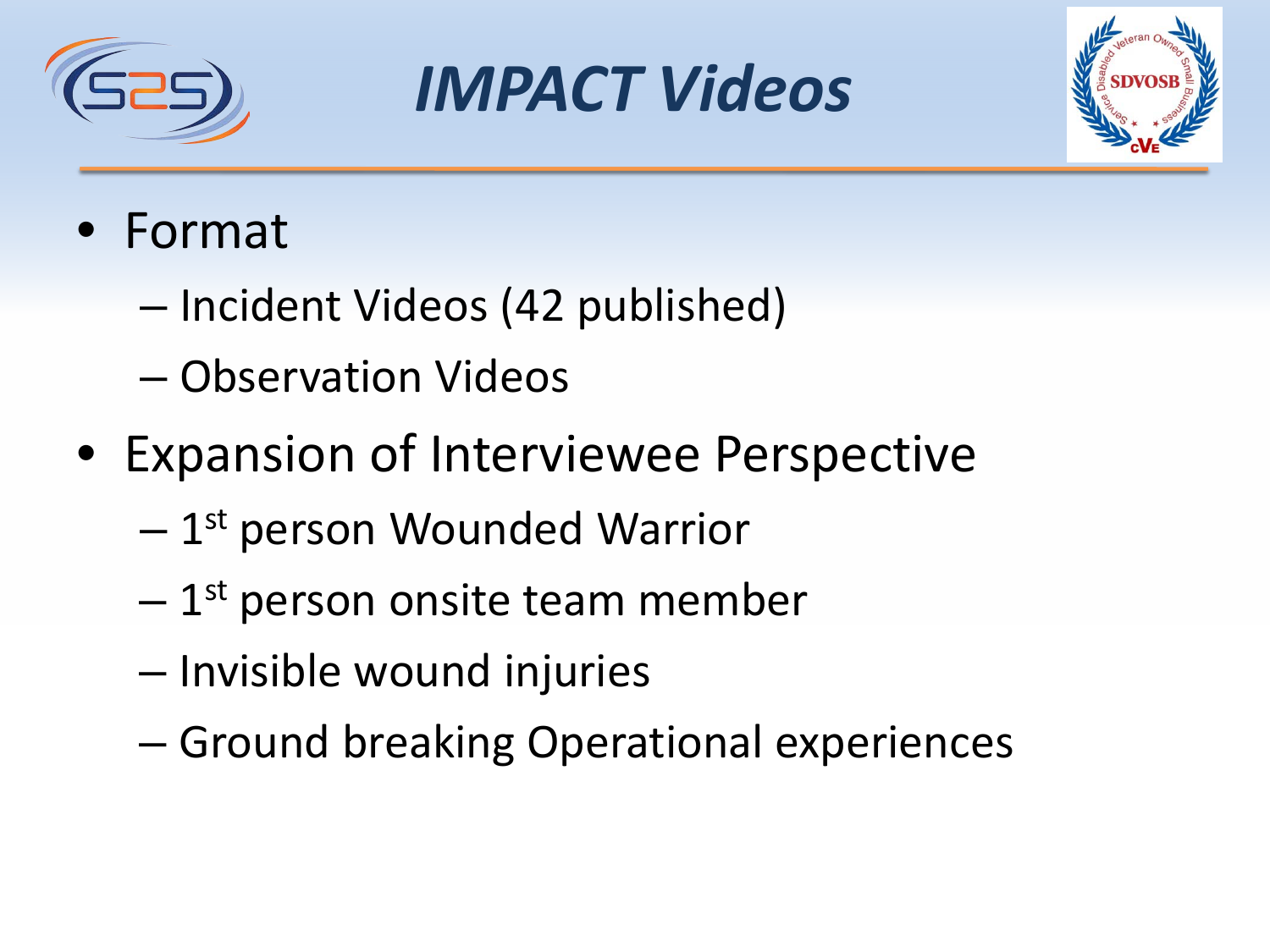



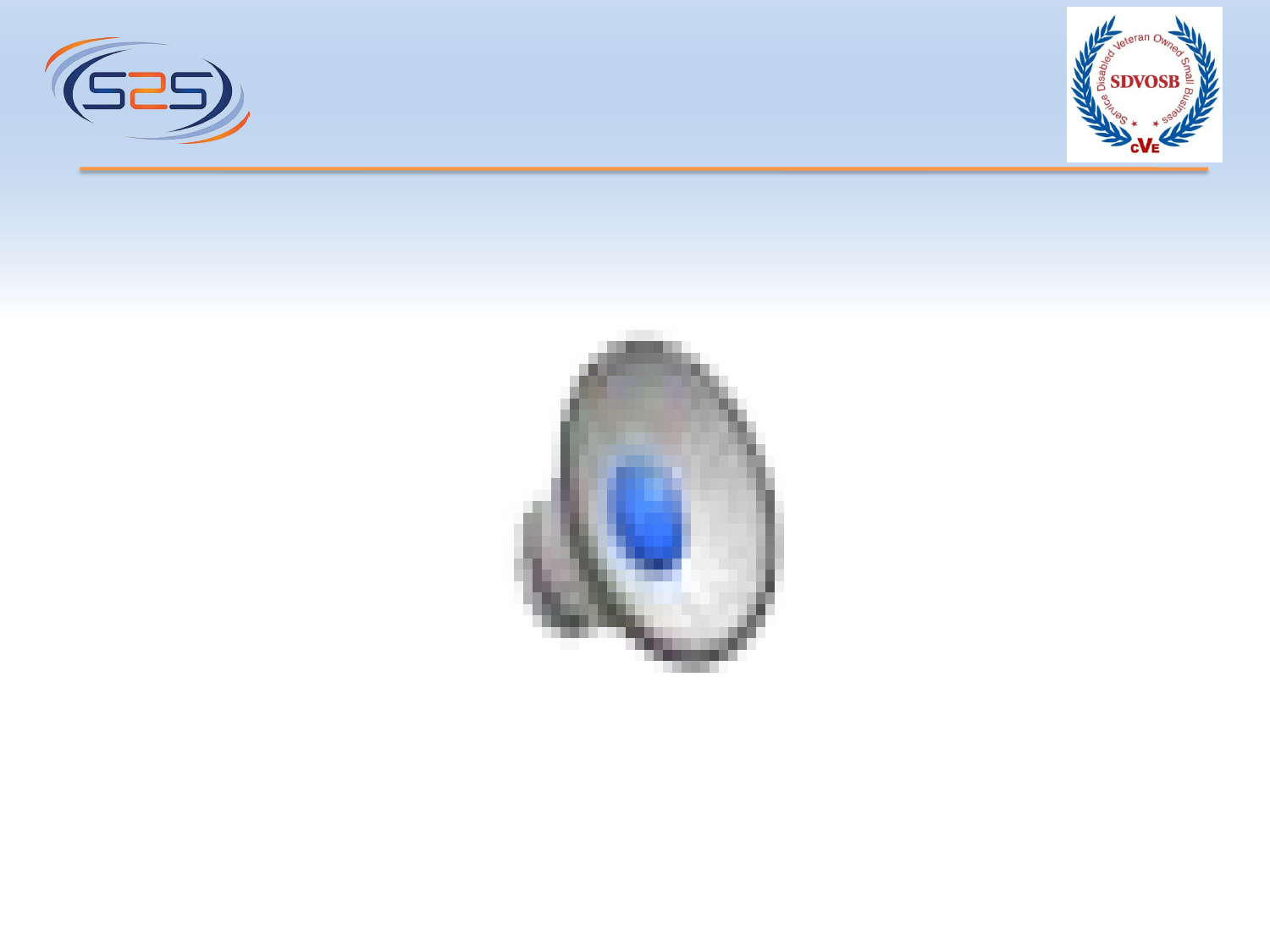



- NAVSCOLEOD
	- Videos shown during training in IED Division
	- CMDMC using videos in his Welcome Brief for each new class
- GATOR has invited S2S to present the app overview during each US Military course
- Army Training Network has requested the use of analysis reports as reference information for senior leadership
- JKnIFE posting analysis reports and sample videos on NIPR page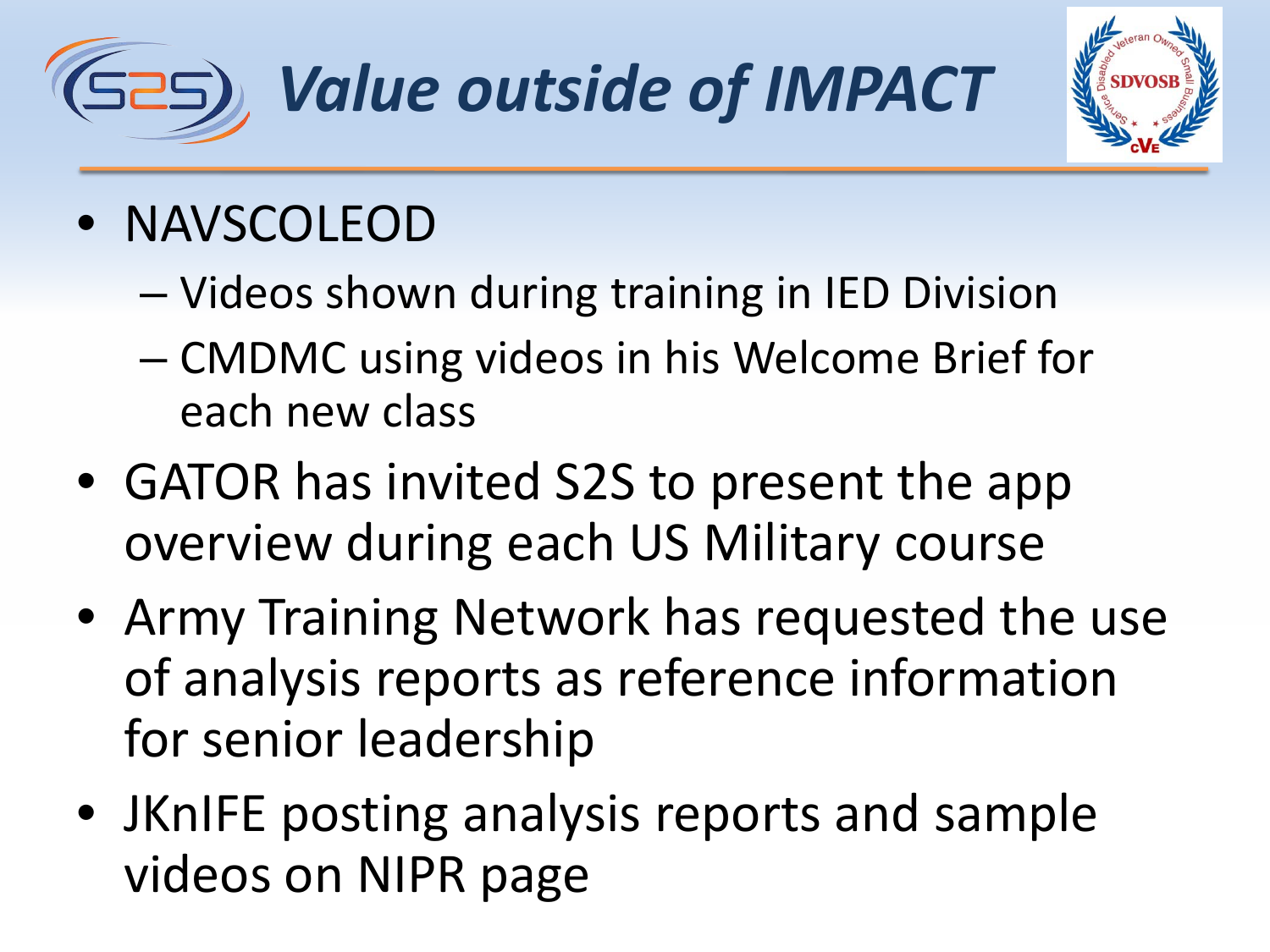





- **Purpose** 
	- 1 hour brief to introduce and demo IMPACT as well as gather user feedback
	- Interview and film personnel for Incident Videos
- 2012 Visits
	- Army: Fort Bragg
	- Navy: Little Creek EOD leadership
	- Marine Corps: Camp Lejeune, Camp Pendleton
	- Air Force: Eglin AFB
- 2013 Goals
	- Army: Ft Drum, Ft Carson, Ft Campbell, Ft Leavenworth
	- Marine Corps: Camp Lejeune follow-up and Engineer engagement
	- Air Force: Peterson AFB, Hill AFB
	- Service requested visits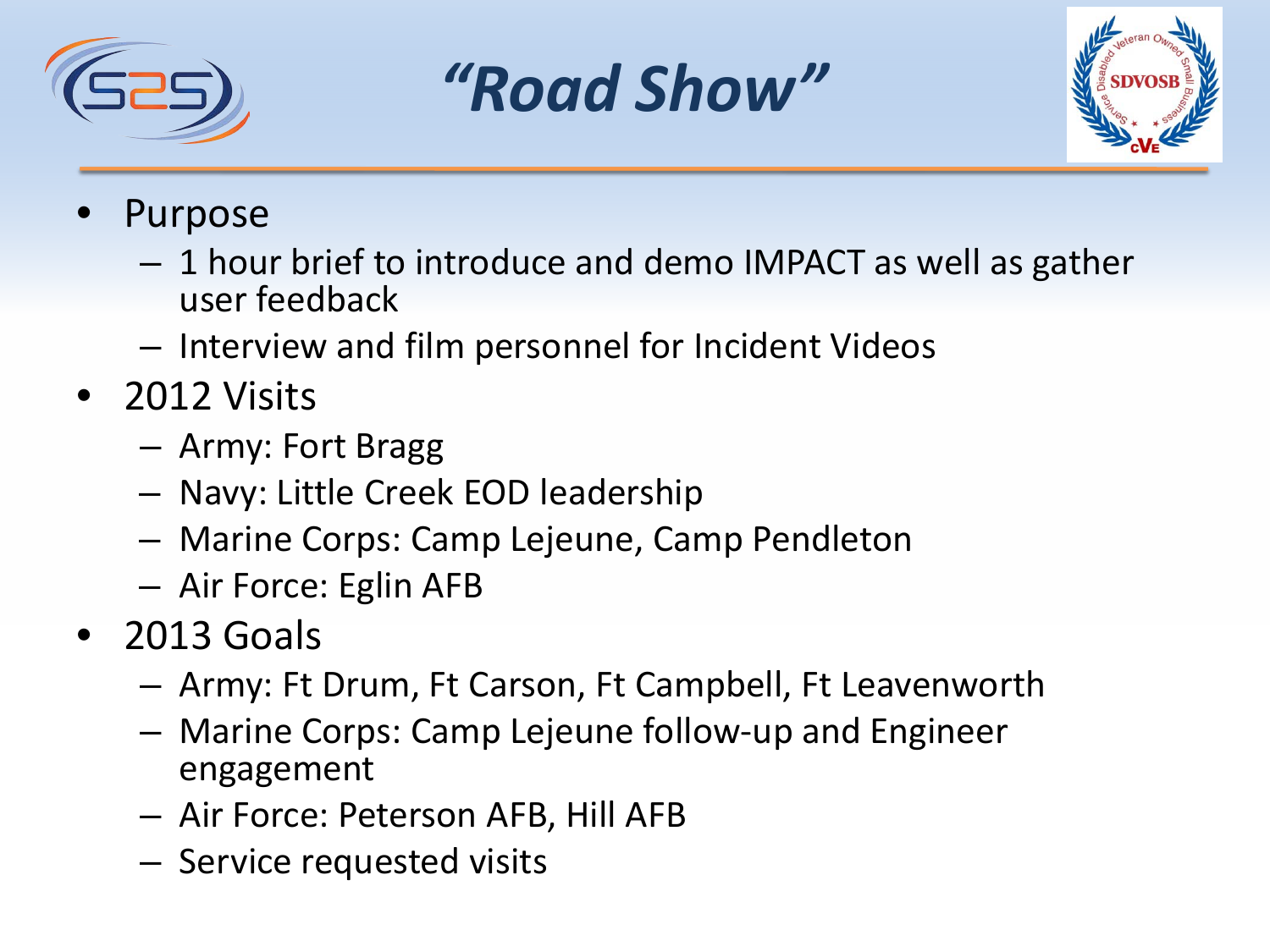



#### *IMPACT will be the go-to mobile source for collaborative Counter-IED training*

- User requested Enhancements
	- Asset Management
	- Private Messaging
	- Enhanced Search
	- Portrait Mode for iPad
- Development of IMPACT to maximize C-IED training needs
	- Leadership Case Studies
	- What's driving IMPACT Improvements?
		- Field Studies
		- Analytics
		- New technology research for optimizing apps and micro-social networks
		- Addition of training-centric features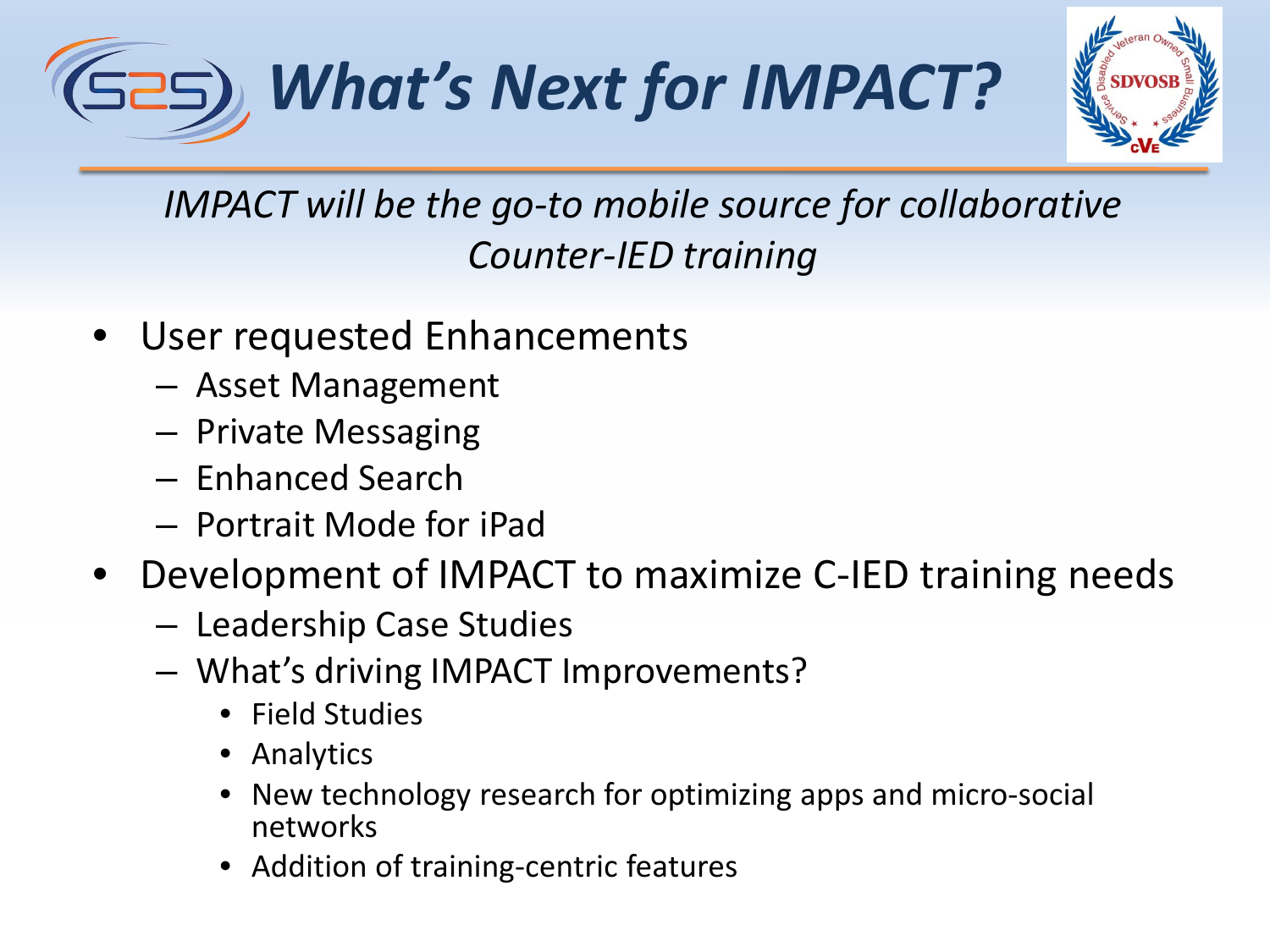